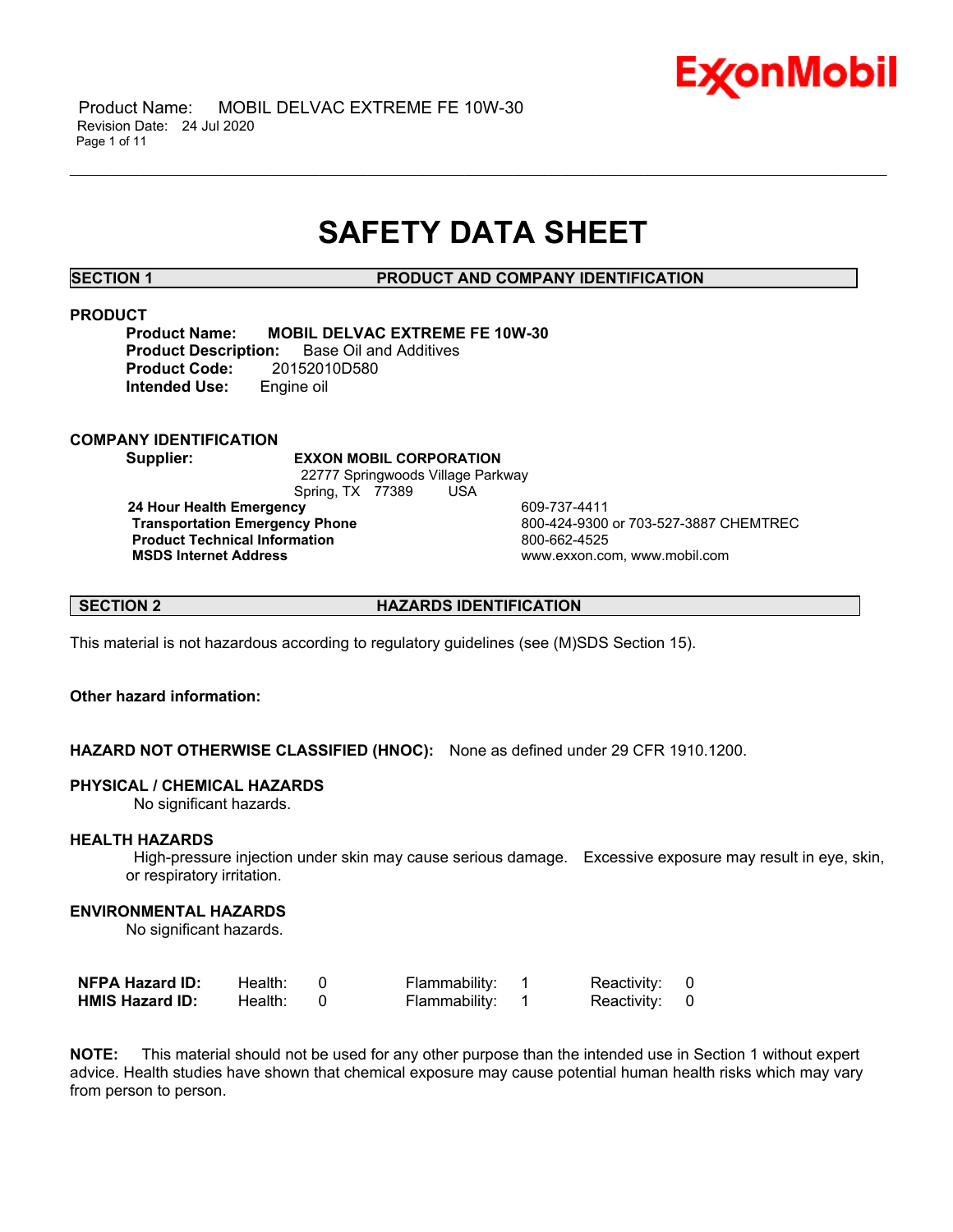# Ex⁄onMobil

 Product Name: MOBIL DELVAC EXTREME FE 10W-30 Revision Date: 24 Jul 2020 Page 2 of 11

#### **SECTION 3 COMPOSITION / INFORMATION ON INGREDIENTS**

This material is defined as a mixture.

#### **Hazardous Substance(s) or Complex Substance(s) required for disclosure**

| CAS#                |                | <b>GHS Hazard Codes</b>         |
|---------------------|----------------|---------------------------------|
|                     | Concentration* |                                 |
| 125643-61-0         | $1 - 5\%$      | H413                            |
| <b>CONFIDENTIAL</b> | $0.1 - 5.1\%$  | H317, H373                      |
| 64742-54-7          | $10 - 520%$    | H <sub>304</sub>                |
|                     |                |                                 |
|                     |                | H <sub>304</sub>                |
| 113706-15-3         | $1 - 52.5%$    | H303, H315, H318, H401,<br>H411 |
|                     | 64742-65-0     | $- < 5\%$                       |

\_\_\_\_\_\_\_\_\_\_\_\_\_\_\_\_\_\_\_\_\_\_\_\_\_\_\_\_\_\_\_\_\_\_\_\_\_\_\_\_\_\_\_\_\_\_\_\_\_\_\_\_\_\_\_\_\_\_\_\_\_\_\_\_\_\_\_\_\_\_\_\_\_\_\_\_\_\_\_\_\_\_\_\_\_\_\_\_\_\_\_\_\_\_\_\_\_\_\_\_\_\_\_\_\_\_\_\_\_\_\_\_\_\_\_\_\_\_

\* All concentrations are percent by weight unless material is a gas. Gas concentrations are in percent by volume.

As per paragraph (i) of 29 CFR 1910.1200, formulation is considered a trade secret and specific chemical identity and exact percentage (concentration) of composition may have been withheld. Specific chemical identity and exact percentage composition will be provided to health professionals, employees, or designated representatives in accordance with applicable provisions of paragraph (i).

### **SECTION 4 FIRST AID MEASURES**

#### **INHALATION**

Remove from further exposure. For those providing assistance, avoid exposure to yourself or others. Use adequate respiratory protection. If respiratory irritation, dizziness, nausea, or unconsciousness occurs, seek immediate medical assistance. If breathing has stopped, assist ventilation with a mechanical device or use mouth-to-mouth resuscitation.

#### **SKIN CONTACT**

Wash contact areas with soap and water. If product is injected into or under the skin, or into any part of the body, regardless of the appearance of the wound or its size, the individual should be evaluated immediately by a physician as a surgical emergency. Even though initial symptoms from high pressure injection may be minimal or absent, early surgical treatment within the first few hours may significantly reduce the ultimate extent of injury.

#### **EYE CONTACT**

Flush thoroughly with water. If irritation occurs, get medical assistance.

#### **INGESTION**

First aid is normally not required. Seek medical attention if discomfort occurs.

#### **SECTION 5 FIRE FIGHTING MEASURES**

#### **EXTINGUISHING MEDIA**

**Appropriate Extinguishing Media:** Use water fog, foam, dry chemical or carbon dioxide (CO2) to extinguish flames.

**Inappropriate Extinguishing Media:** Straight Streams of Water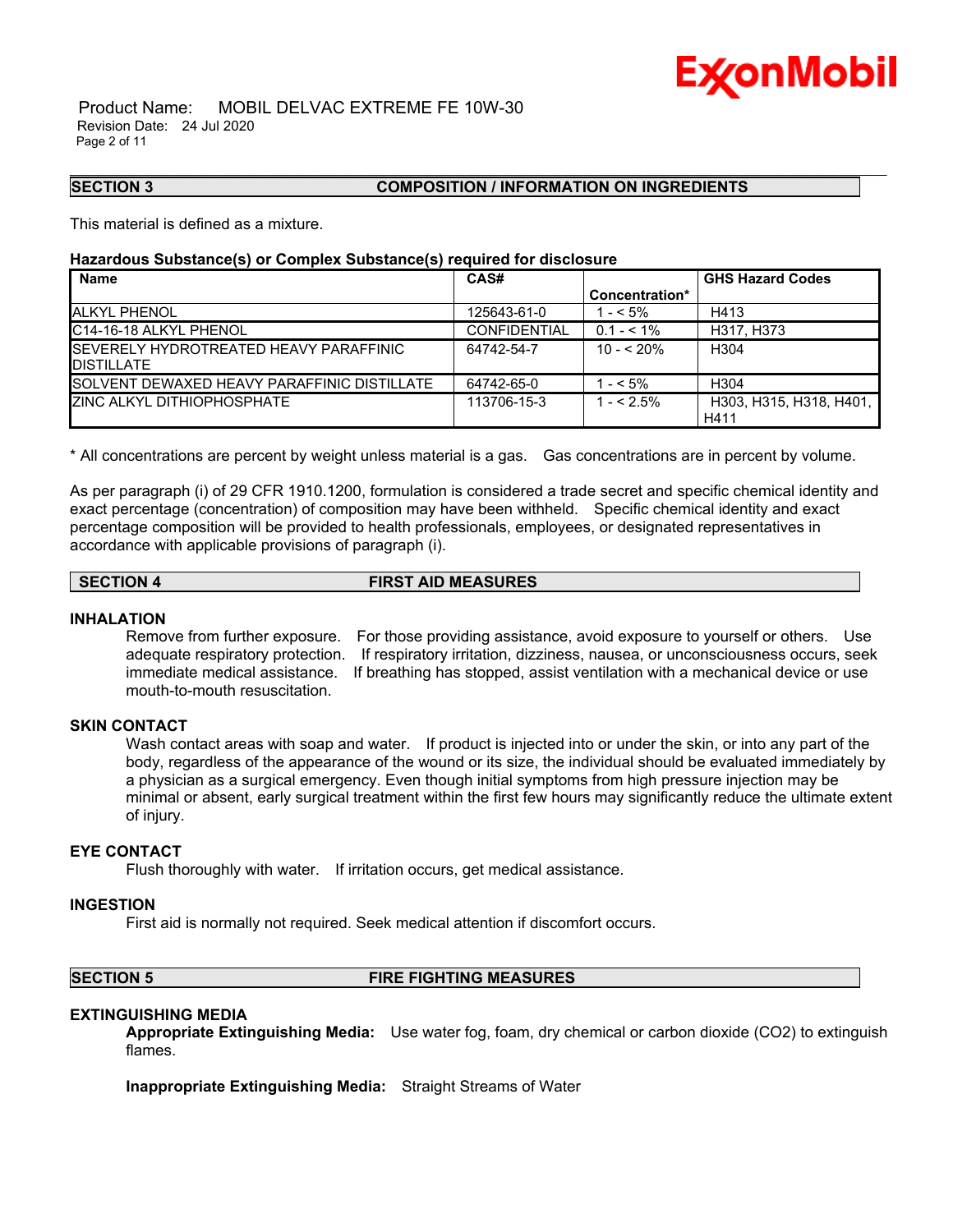

 Product Name: MOBIL DELVAC EXTREME FE 10W-30 Revision Date: 24 Jul 2020 Page 3 of 11

#### **FIRE FIGHTING**

**Fire Fighting Instructions:** Evacuate area. Prevent runoff from fire control or dilution from entering streams, sewers, or drinking water supply. Firefighters should use standard protective equipment and in enclosed spaces, self-contained breathing apparatus (SCBA). Use water spray to cool fire exposed surfaces and to protect personnel.

\_\_\_\_\_\_\_\_\_\_\_\_\_\_\_\_\_\_\_\_\_\_\_\_\_\_\_\_\_\_\_\_\_\_\_\_\_\_\_\_\_\_\_\_\_\_\_\_\_\_\_\_\_\_\_\_\_\_\_\_\_\_\_\_\_\_\_\_\_\_\_\_\_\_\_\_\_\_\_\_\_\_\_\_\_\_\_\_\_\_\_\_\_\_\_\_\_\_\_\_\_\_\_\_\_\_\_\_\_\_\_\_\_\_\_\_\_\_

**Hazardous Combustion Products:** Aldehydes, Incomplete combustion products, Oxides of carbon, Smoke, Fume, Sulfur oxides

#### **FLAMMABILITY PROPERTIES**

**Flash Point [Method]:** >215°C (419°F) [ASTM D-92] **Flammable Limits (Approximate volume % in air):** LEL: 0.9 UEL: 7.0 **Autoignition Temperature:** N/D

#### **SECTION 6 ACCIDENTAL RELEASE MEASURES**

#### **NOTIFICATION PROCEDURES**

In the event of a spill or accidental release, notify relevant authorities in accordance with all applicable regulations. US regulations require reporting releases of this material to the environment which exceed the applicable reportable quantity or oil spills which could reach any waterway including intermittent dry creeks. The National Response Center can be reached at (800)424-8802.

#### **PROTECTIVE MEASURES**

Avoid contact with spilled material. See Section 5 for fire fighting information. See the Hazard Identification Section for Significant Hazards. See Section 4 for First Aid Advice. See Section 8 for advice on the minimum requirements for personal protective equipment. Additional protective measures may be necessary, depending on the specific circumstances and/or the expert judgment of the emergency responders.

For emergency responders: Respiratory protection: respiratory protection will be necessary only in special cases, e.g., formation of mists. Half-face or full-face respirator with filter(s) for dust/organic vapor or Self Contained Breathing Apparatus (SCBA) can be used depending on the size of spill and potential level of exposure. If the exposure cannot be completely characterized or an oxygen deficient atmosphere is possible or anticipated, SCBA is recommended. Work gloves that are resistant to hydrocarbons are recommended. Gloves made of polyvinyl acetate (PVA) are not water-resistant and are not suitable for emergency use. Chemical goggles are recommended if splashes or contact with eyes is possible. Small spills: normal antistatic work clothes are usually adequate. Large spills: full body suit of chemical resistant, antistatic material is recommended.

### **SPILL MANAGEMENT**

Land Spill: Stop leak if you can do it without risk. Recover by pumping or with suitable absorbent.

**Water Spill:** Stop leak if you can do it without risk. Confine the spill immediately with booms. Warn other shipping. Remove from the surface by skimming or with suitable absorbents. Seek the advice of a specialist before using dispersants.

Water spill and land spill recommendations are based on the most likely spill scenario for this material; however, geographic conditions, wind, temperature, (and in the case of a water spill) wave and current direction and speed may greatly influence the appropriate action to be taken. For this reason, local experts should be consulted. Note: Local regulations may prescribe or limit action to be taken.

### **ENVIRONMENTAL PRECAUTIONS**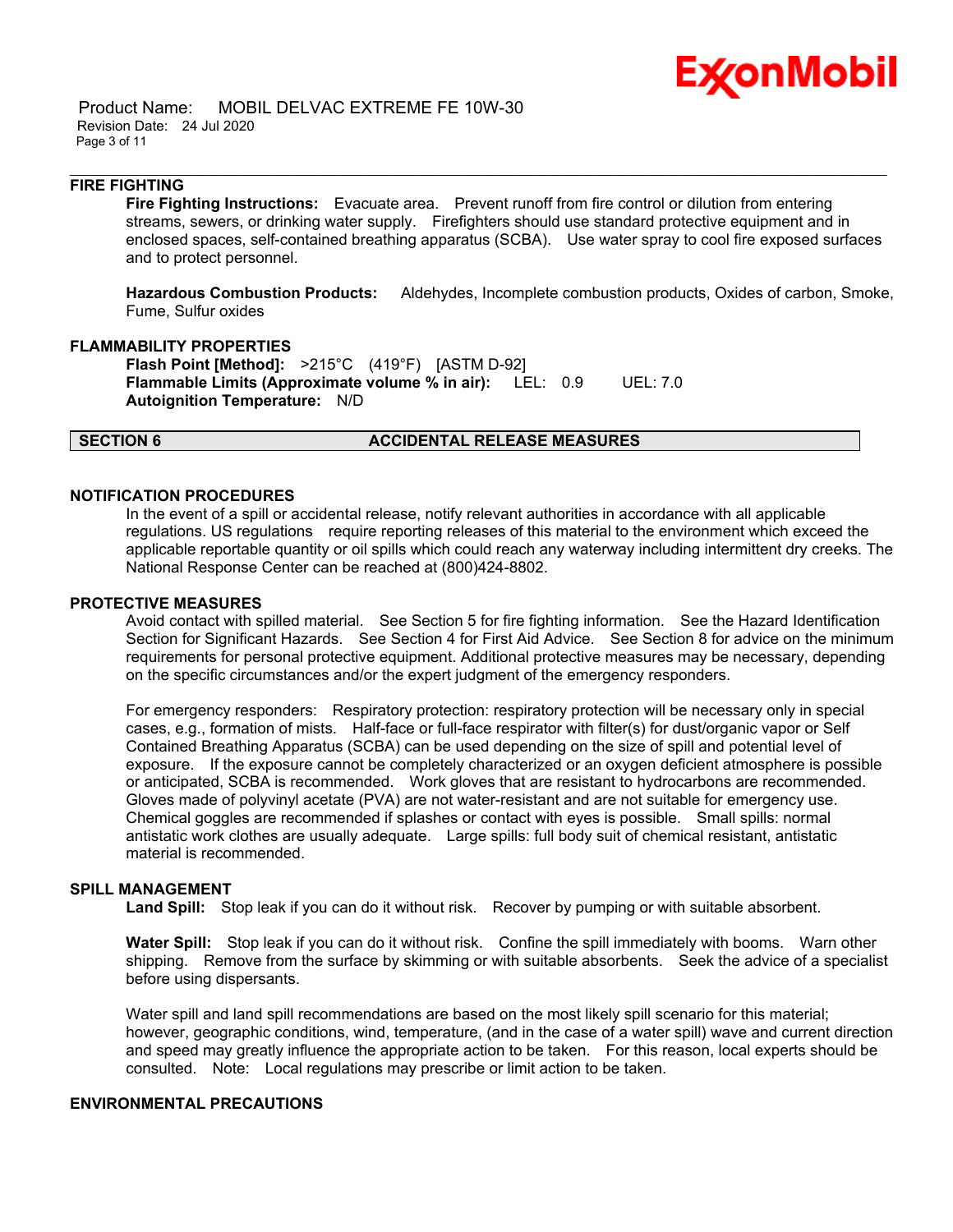

 Product Name: MOBIL DELVAC EXTREME FE 10W-30 Revision Date: 24 Jul 2020 Page 4 of 11

> Large Spills: Dike far ahead of liquid spill for later recovery and disposal. Prevent entry into waterways, sewers, basements or confined areas.

\_\_\_\_\_\_\_\_\_\_\_\_\_\_\_\_\_\_\_\_\_\_\_\_\_\_\_\_\_\_\_\_\_\_\_\_\_\_\_\_\_\_\_\_\_\_\_\_\_\_\_\_\_\_\_\_\_\_\_\_\_\_\_\_\_\_\_\_\_\_\_\_\_\_\_\_\_\_\_\_\_\_\_\_\_\_\_\_\_\_\_\_\_\_\_\_\_\_\_\_\_\_\_\_\_\_\_\_\_\_\_\_\_\_\_\_\_\_

#### **SECTION 7 HANDLING AND STORAGE**

## **HANDLING**

Avoid contact with used product. Prevent small spills and leakage to avoid slip hazard. Material can accumulate static charges which may cause an electrical spark (ignition source). When the material is handled in bulk, an electrical spark could ignite any flammable vapors from liquids or residues that may be present (e.g., during switch-loading operations). Use proper bonding and/or ground procedures. However, bonding and grounds may not eliminate the hazard from static accumulation. Consult local applicable standards for guidance. Additional references include American Petroleum Institute 2003 (Protection Against Ignitions Arising out of Static, Lightning and Stray Currents) or National Fire Protection Agency 77 (Recommended Practice on Static Electricity) or CENELEC CLC/TR 50404 (Electrostatics - Code of practice for the avoidance of hazards due to static electricity).

**Static Accumulator:** This material is a static accumulator.

#### **STORAGE**

The type of container used to store the material may affect static accumulation and dissipation. Do not store in open or unlabelled containers.

## **SECTION 8 EXPOSURE CONTROLS / PERSONAL PROTECTION**

#### **EXPOSURE LIMIT VALUES**

#### **Exposure limits/standards (Note: Exposure limits are not additive)**

| <b>Substance Name</b>                                       | Form                   | <b>Limit / Standard</b> |                  | <b>NOTE</b> | <b>Source</b>      |
|-------------------------------------------------------------|------------------------|-------------------------|------------------|-------------|--------------------|
| SEVERELY HYDROTREATED HEAVY<br><b>PARAFFINIC DISTILLATE</b> | Mist.                  | <b>TWA</b>              | $5 \text{ mg/m}$ | N/A         | OSHA <sub>Z1</sub> |
| SEVERELY HYDROTREATED HEAVY<br><b>PARAFFINIC DISTILLATE</b> | Inhalable<br>fraction. | <b>TWA</b>              | $5 \text{ mg/m}$ | N/A         | <b>ACGIH</b>       |
| SOLVENT DEWAXED HEAVY<br>PARAFFINIC DISTILLATE              | Mist.                  | <b>TWA</b>              | $5 \text{ mg/m}$ | N/A         | OSHA <sub>Z1</sub> |
| SOLVENT DEWAXED HEAVY<br><b>PARAFFINIC DISTILLATE</b>       | Inhalable<br>fraction. | <b>TWA</b>              | $5 \text{ mg/m}$ | N/A         | <b>ACGIH</b>       |

**Exposure limits/standards for materials that can be formed when handling this product:** When mists/aerosols can occur the following are recommended: 5 mg/m<sup>3</sup> - ACGIH TLV (inhalable fraction), 5 mg/m<sup>3</sup> - OSHA PEL.

NOTE: Limits/standards shown for guidance only. Follow applicable regulations.

No biological limits allocated.

### **ENGINEERING CONTROLS**

The level of protection and types of controls necessary will vary depending upon potential exposure conditions. Control measures to consider: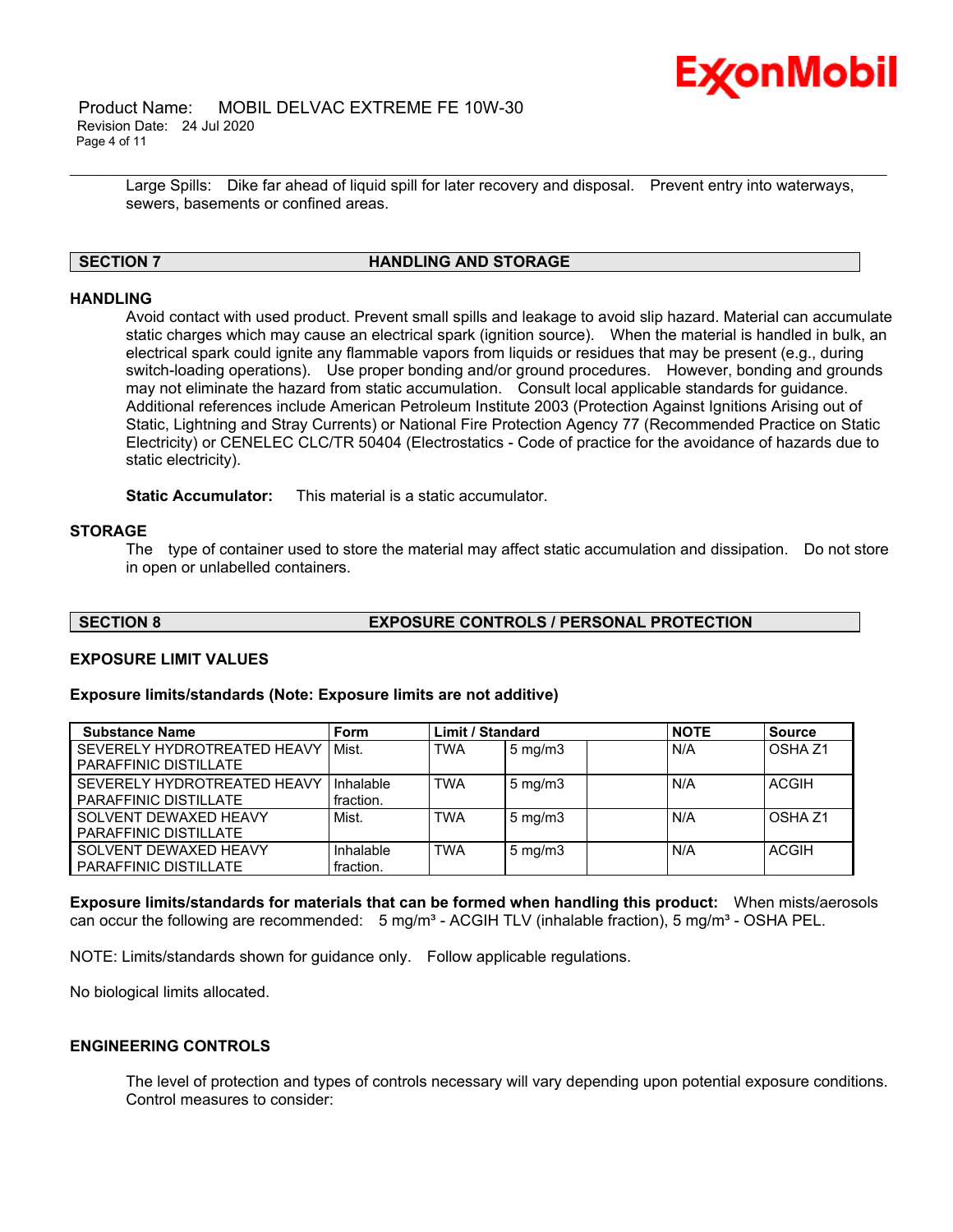## Ex⁄onMobil

 Product Name: MOBIL DELVAC EXTREME FE 10W-30 Revision Date: 24 Jul 2020 Page 5 of 11

\_\_\_\_\_\_\_\_\_\_\_\_\_\_\_\_\_\_\_\_\_\_\_\_\_\_\_\_\_\_\_\_\_\_\_\_\_\_\_\_\_\_\_\_\_\_\_\_\_\_\_\_\_\_\_\_\_\_\_\_\_\_\_\_\_\_\_\_\_\_\_\_\_\_\_\_\_\_\_\_\_\_\_\_\_\_\_\_\_\_\_\_\_\_\_\_\_\_\_\_\_\_\_\_\_\_\_\_\_\_\_\_\_\_\_\_\_\_ No special requirements under ordinary conditions of use and with adequate ventilation.

#### **PERSONAL PROTECTION**

Personal protective equipment selections vary based on potential exposure conditions such as applications, handling practices, concentration and ventilation. Information on the selection of protective equipment for use with this material, as provided below, is based upon intended, normal usage.

**Respiratory Protection:** If engineering controls do not maintain airborne contaminant concentrations at a level which is adequate to protect worker health, an approved respirator may be appropriate. Respirator selection, use, and maintenance must be in accordance with regulatory requirements, if applicable. Types of respirators to be considered for this material include:

No special requirements under ordinary conditions of use and with adequate ventilation.

For high airborne concentrations, use an approved supplied-air respirator, operated in positive pressure mode. Supplied air respirators with an escape bottle may be appropriate when oxygen levels are inadequate, gas/vapor warning properties are poor, or if air purifying filter capacity/rating may be exceeded.

**Hand Protection:** Any specific glove information provided is based on published literature and glove manufacturer data. Glove suitability and breakthrough time will differ depending on the specific use conditions. Contact the glove manufacturer for specific advice on glove selection and breakthrough times for your use conditions. Inspect and replace worn or damaged gloves. The types of gloves to be considered for this material include:

No protection is ordinarily required under normal conditions of use.

**Eye Protection:** If contact is likely, safety glasses with side shields are recommended.

**Skin and Body Protection:** Any specific clothing information provided is based on published literature or manufacturer data. The types of clothing to be considered for this material include:

 No skin protection is ordinarily required under normal conditions of use. In accordance with good industrial hygiene practices, precautions should be taken to avoid skin contact.

**Specific Hygiene Measures:** Always observe good personal hygiene measures, such as washing after handling the material and before eating, drinking, and/or smoking. Routinely wash work clothing and protective equipment to remove contaminants. Discard contaminated clothing and footwear that cannot be cleaned. Practice good housekeeping.

#### **ENVIRONMENTAL CONTROLS**

 Comply with applicable environmental regulations limiting discharge to air, water and soil. Protect the environment by applying appropriate control measures to prevent or limit emissions.

#### **SECTION 9 PHYSICAL AND CHEMICAL PROPERTIES**

**Note: Physical and chemical properties are provided for safety, health and environmental considerations only and may not fully represent product specifications. Contact the Supplier for additional information.**

#### **GENERAL INFORMATION**

**Physical State:** Liquid **Color:** Brown **Odor:** Characteristic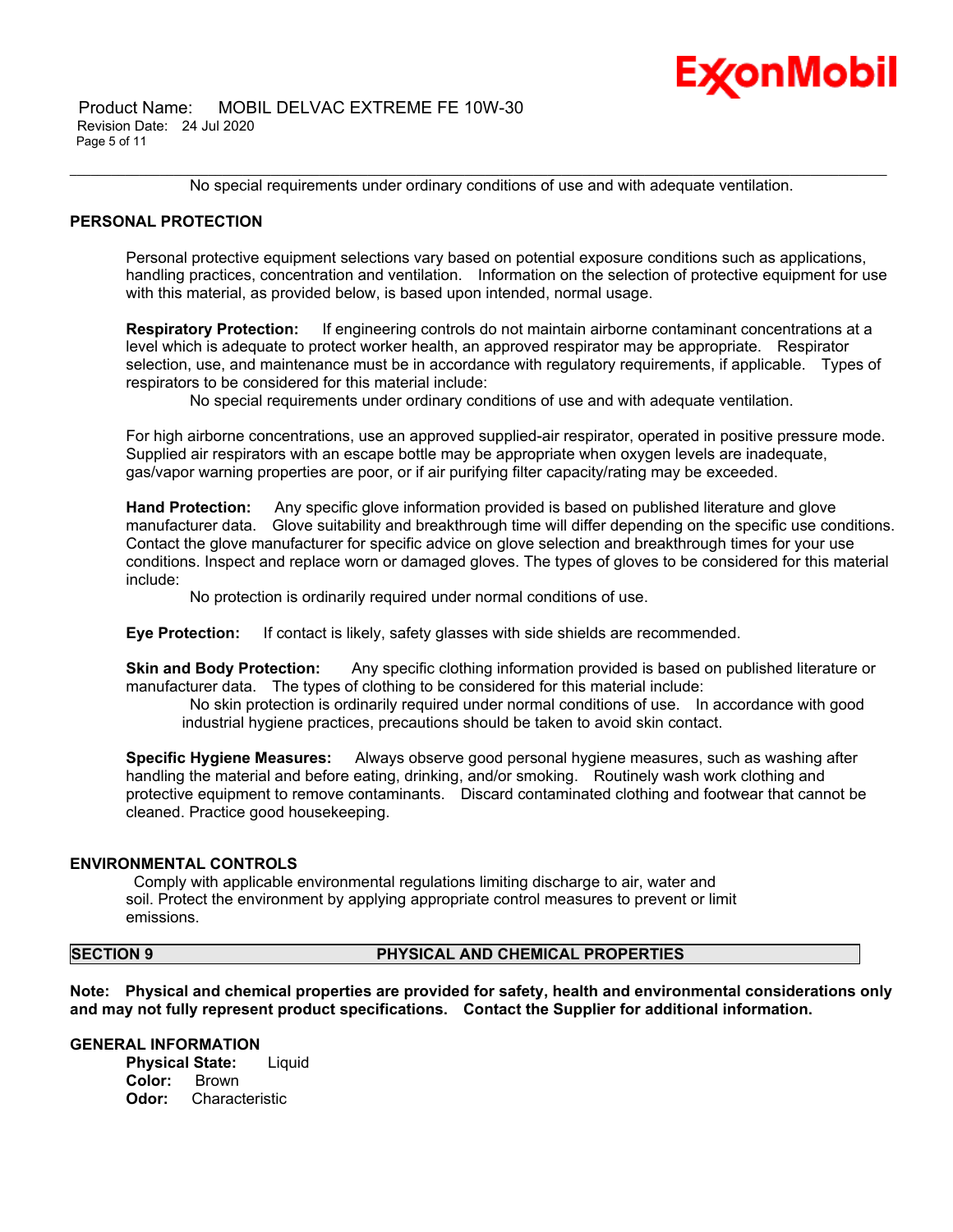

 Product Name: MOBIL DELVAC EXTREME FE 10W-30 Revision Date: 24 Jul 2020 Page 6 of 11

\_\_\_\_\_\_\_\_\_\_\_\_\_\_\_\_\_\_\_\_\_\_\_\_\_\_\_\_\_\_\_\_\_\_\_\_\_\_\_\_\_\_\_\_\_\_\_\_\_\_\_\_\_\_\_\_\_\_\_\_\_\_\_\_\_\_\_\_\_\_\_\_\_\_\_\_\_\_\_\_\_\_\_\_\_\_\_\_\_\_\_\_\_\_\_\_\_\_\_\_\_\_\_\_\_\_\_\_\_\_\_\_\_\_\_\_\_\_ **Odor Threshold:** N/D

**IMPORTANT HEALTH, SAFETY, AND ENVIRONMENTAL INFORMATION Relative Density (at 15 °C):** 0.865 [ASTM D1298] **Flammability (Solid, Gas):** N/A **Flash Point [Method]:** >215°C (419°F) [ASTM D-92] **Flammable Limits (Approximate volume % in air):** LEL: 0.9 UEL: 7.0 **Autoignition Temperature:** N/D **Boiling Point / Range:** > 316°C (600°F) **Decomposition Temperature:** N/D **Vapor Density (Air = 1):** > 2 at 101 kPa **Vapor Pressure:** < 0.013 kPa (0.1 mm Hg) at 20 °C **Evaporation Rate (n-butyl acetate = 1):** N/D **pH:** N/A **Log Pow (n-Octanol/Water Partition Coefficient):** > 3.5 **Solubility in Water:** Negligible **Viscosity:** 63.8 cSt (63.8 mm2/sec) at 40 °C | 10 cSt (10 mm2/sec) at 100°C [ASTM D 445] **Oxidizing Properties:** See Hazards Identification Section.

### **OTHER INFORMATION**

**Freezing Point:** N/D **Melting Point:** N/A **Pour Point:** -27°C (-17°F) [ASTM D97] **DMSO Extract (mineral oil only), IP-346:** < 3 %wt

#### **SECTION 10 STABILITY AND REACTIVITY**

**REACTIVITY:** See sub-sections below.

**STABILITY:** Material is stable under normal conditions.

**CONDITIONS TO AVOID:** Excessive heat. High energy sources of ignition.

**MATERIALS TO AVOID:** Strong oxidizers

**HAZARDOUS DECOMPOSITION PRODUCTS:** Material does not decompose at ambient temperatures.

**POSSIBILITY OF HAZARDOUS REACTIONS:** Hazardous polymerization will not occur.

**SECTION 11 TOXICOLOGICAL INFORMATION**

## **INFORMATION ON TOXICOLOGICAL EFFECTS**

| <b>Hazard Class</b>                                 | <b>Conclusion / Remarks</b>                                |  |  |
|-----------------------------------------------------|------------------------------------------------------------|--|--|
| <b>Inhalation</b>                                   |                                                            |  |  |
| Acute Toxicity: No end point data for<br>material.  | Minimally Toxic. Based on assessment of the components.    |  |  |
| Irritation: No end point data for material.         | Negligible hazard at ambient/normal handling temperatures. |  |  |
| <b>Ingestion</b>                                    |                                                            |  |  |
| Acute Toxicity: No end point data for<br>Imaterial. | Minimally Toxic. Based on assessment of the components.    |  |  |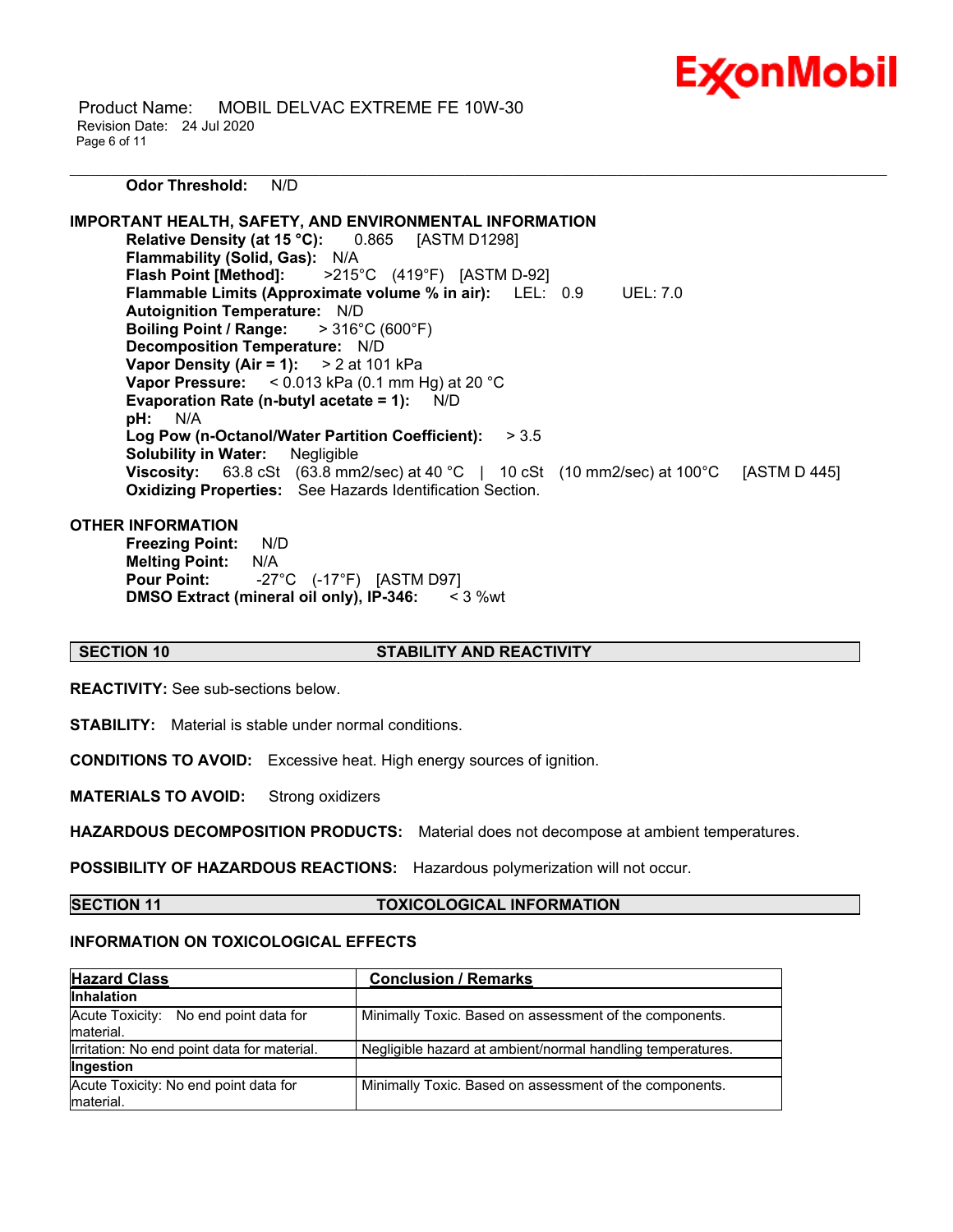

#### Product Name: MOBIL DELVAC EXTREME FE 10W-30 Revision Date: 24 Jul 2020 Page 7 of 11

| <b>Skin</b>                                                       |                                                                                                                   |
|-------------------------------------------------------------------|-------------------------------------------------------------------------------------------------------------------|
| Acute Toxicity: No end point data for<br>lmaterial.               | Minimally Toxic. Based on assessment of the components.                                                           |
| Skin Corrosion/Irritation: No end point data<br>lfor material.    | Negligible irritation to skin at ambient temperatures. Based on<br>assessment of the components.                  |
| Eye                                                               |                                                                                                                   |
| Serious Eye Damage/Irritation: No end point<br>data for material. | May cause mild, short-lasting discomfort to eyes. Based on<br>assessment of the components.                       |
| <b>Sensitization</b>                                              |                                                                                                                   |
| Respiratory Sensitization: No end point data<br>for material.     | Not expected to be a respiratory sensitizer.                                                                      |
| Skin Sensitization: No end point data for<br>lmaterial.           | Not expected to be a skin sensitizer. Based on assessment of the<br>components.                                   |
| Aspiration: Data available.                                       | Not expected to be an aspiration hazard. Based on physico-<br>chemical properties of the material.                |
| Germ Cell Mutagenicity: No end point data<br>lfor material.       | Not expected to be a germ cell mutagen. Based on assessment of<br>the components.                                 |
| <b>Carcinogenicity:</b> No end point data for<br>lmaterial.       | Not expected to cause cancer. Based on assessment of the<br>components.                                           |
| Reproductive Toxicity: No end point data<br>lfor material.        | Not expected to be a reproductive toxicant. Based on assessment<br>of the components.                             |
| Lactation: No end point data for material.                        | Not expected to cause harm to breast-fed children.                                                                |
| <b>Specific Target Organ Toxicity (STOT)</b>                      |                                                                                                                   |
| Single Exposure: No end point data for<br>lmaterial.              | Not expected to cause organ damage from a single exposure.                                                        |
| Repeated Exposure: No end point data for<br>lmaterial.            | Not expected to cause organ damage from prolonged or repeated<br>exposure. Based on assessment of the components. |

#### **OTHER INFORMATION For the product itself:**

Component concentrations in this formulation would not be expected to cause skin sensitization, based on tests of the components, this formulation, or similar formulations.

Diesel engine oils: Not carcinogenic in animals tests. Used and unused diesel engine oils did not produce any carcinogenic effects in chronic mouse skin painting studies.

 Oils that are used in gasoline engines may become hazardous and display the following properties: Carcinogenic in animal tests. Caused mutations in vitro. Possible allergen and photoallergen. Contains polycyclic aromatic compounds (PAC) from combustion products of gasoline and/or thermal degradation products.

#### **Contains:**

Base oil severely refined: Not carcinogenic in animal studies. Representative material passes IP-346, Modified Ames test, and/or other screening tests. Dermal and inhalation studies showed minimal effects; lung non-specific infiltration of immune cells, oil deposition and minimal granuloma formation. Not sensitizing in test animals.

**The following ingredients are cited on the lists below:** None.

|               | --REGULATORY LISTS SEARCHED-- |               |
|---------------|-------------------------------|---------------|
| 1 = NTP CARC  | $3 = IARC 1$                  | $5 = IARC2B$  |
| $2 = NTP$ SUS | $4 = IARC 2A$                 | 6 = OSHA CARC |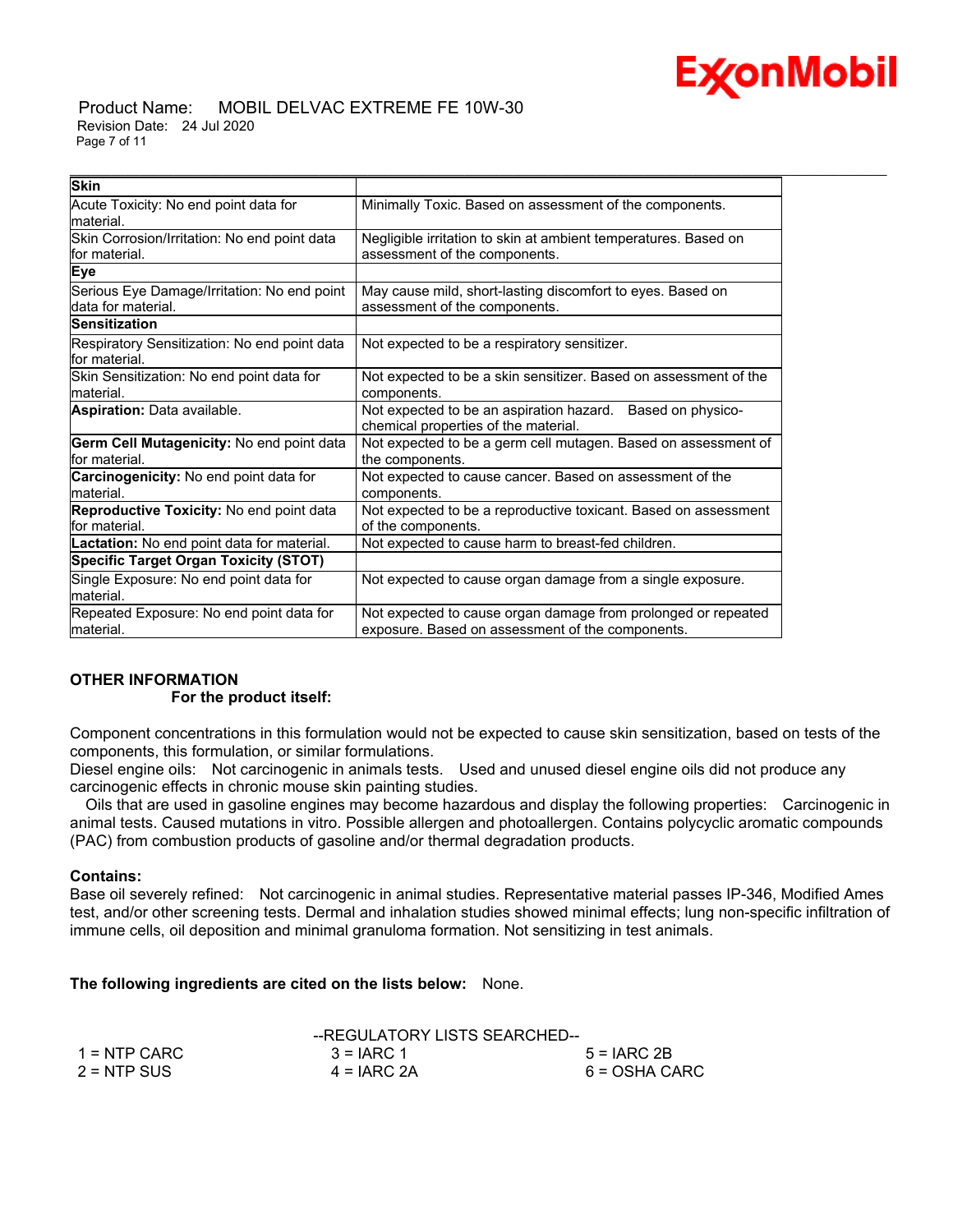## Ex⁄onMobil

 Product Name: MOBIL DELVAC EXTREME FE 10W-30 Revision Date: 24 Jul 2020 Page 8 of 11

#### \_\_\_\_\_\_\_\_\_\_\_\_\_\_\_\_\_\_\_\_\_\_\_\_\_\_\_\_\_\_\_\_\_\_\_\_\_\_\_\_\_\_\_\_\_\_\_\_\_\_\_\_\_\_\_\_\_\_\_\_\_\_\_\_\_\_\_\_\_\_\_\_\_\_\_\_\_\_\_\_\_\_\_\_\_\_\_\_\_\_\_\_\_\_\_\_\_\_\_\_\_\_\_\_\_\_\_\_\_\_\_\_\_\_\_\_\_\_ **SECTION 12 ECOLOGICAL INFORMATION**

The information given is based on data for the material, components of the material, or for similar materials, through the application of bridging principals.

#### **ECOTOXICITY**

Material -- Not expected to be harmful to aquatic organisms.

#### **MOBILITY**

 Base oil component -- Low solubility and floats and is expected to migrate from water to the land. Expected to partition to sediment and wastewater solids.

#### **PERSISTENCE AND DEGRADABILITY**

#### **Biodegradation:**

Base oil component -- Expected to be inherently biodegradable

#### **BIOACCUMULATION POTENTIAL**

 Base oil component -- Has the potential to bioaccumulate, however metabolism or physical properties may reduce the bioconcentration or limit bioavailability.

## **SECTION 13 DISPOSAL CONSIDERATIONS**

Disposal recommendations based on material as supplied. Disposal must be in accordance with current applicable laws and regulations, and material characteristics at time of disposal.

#### **DISPOSAL RECOMMENDATIONS**

 Product is suitable for burning in an enclosed controlled burner for fuel value or disposal by supervised incineration at very high temperatures to prevent formation of undesirable combustion products. Protect the environment. Dispose of used oil at designated sites. Minimize skin contact. Do not mix used oils with solvents, brake fluids or coolants.

#### **REGULATORY DISPOSAL INFORMATION**

 RCRA Information: The unused product, in our opinion, is not specifically listed by the EPA as a hazardous waste (40 CFR, Part 261D), nor is it formulated to contain materials which are listed as hazardous wastes. It does not exhibit the hazardous characteristics of ignitability, corrositivity or reactivity and is not formulated with contaminants as determined by the Toxicity Characteristic Leaching Procedure (TCLP). However, used product may be regulated.

**Empty Container Warning** Empty Container Warning (where applicable): Empty containers may contain residue and can be dangerous. Do not attempt to refill or clean containers without proper instructions. Empty drums should be completely drained and safely stored until appropriately reconditioned or disposed. Empty containers should be taken for recycling, recovery, or disposal through suitably qualified or licensed contractor and in accordance with governmental regulations. DO NOT PRESSURISE, CUT, WELD, BRAZE, SOLDER, DRILL, GRIND, OR EXPOSE SUCH CONTAINERS TO HEAT, FLAME, SPARKS, STATIC ELECTRICITY, OR OTHER SOURCES OF IGNITION. THEY MAY EXPLODE AND CAUSE INJURY OR DEATH.

#### **SECTION 14 TRANSPORT INFORMATION**

**LAND (DOT):** Not Regulated for Land Transport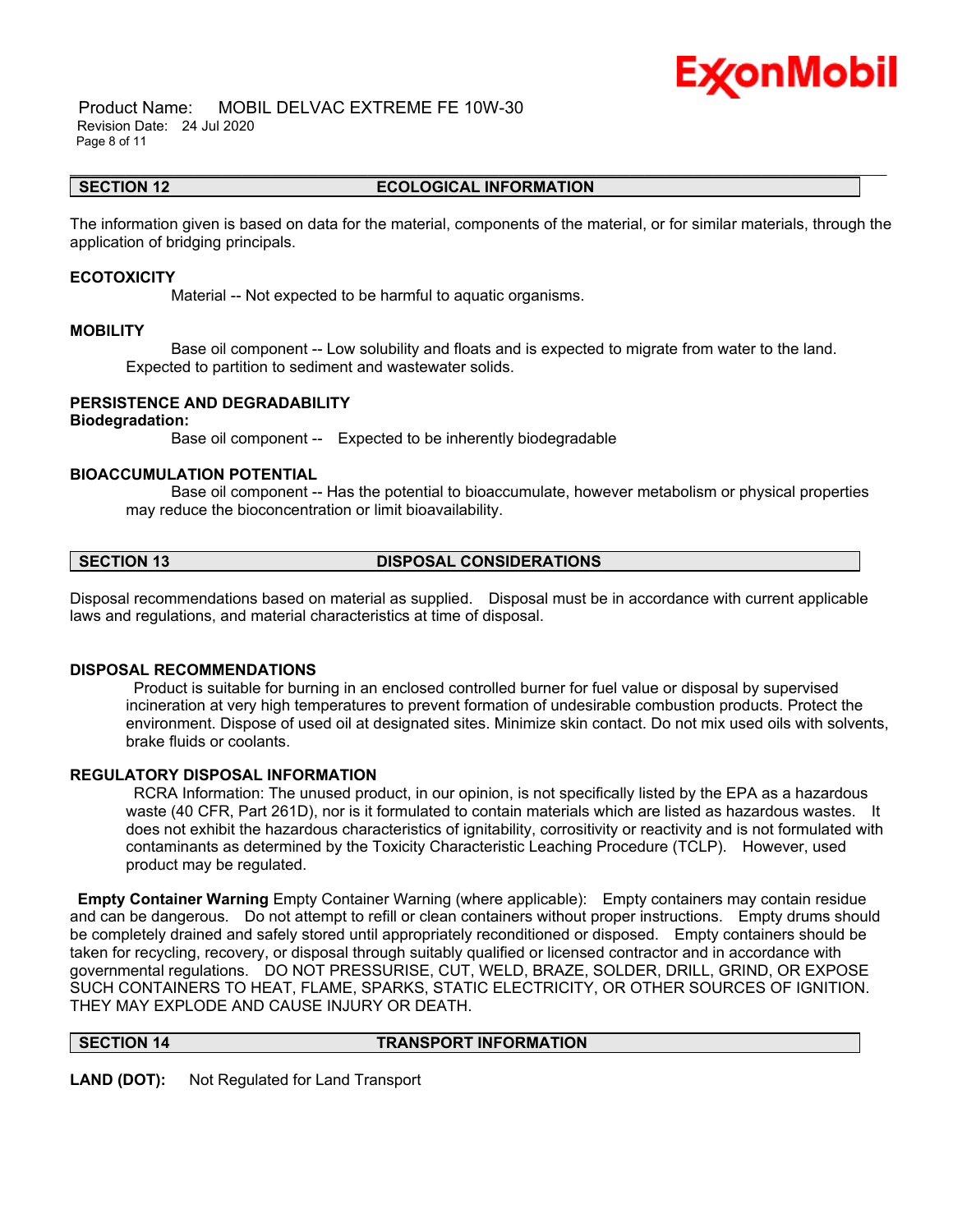

 Product Name: MOBIL DELVAC EXTREME FE 10W-30 Revision Date: 24 Jul 2020 Page 9 of 11

**LAND (TDG):** Not Regulated for Land Transport

**SEA (IMDG):** Not Regulated for Sea Transport according to IMDG-Code

**Marine Pollutant:** No

**AIR (IATA):** Not Regulated for Air Transport

#### **SECTION 15 REGULATORY INFORMATION**

**OSHA HAZARD COMMUNICATION STANDARD:** This material is not considered hazardous in accordance with OSHA HazCom 2012, 29 CFR 1910.1200.

\_\_\_\_\_\_\_\_\_\_\_\_\_\_\_\_\_\_\_\_\_\_\_\_\_\_\_\_\_\_\_\_\_\_\_\_\_\_\_\_\_\_\_\_\_\_\_\_\_\_\_\_\_\_\_\_\_\_\_\_\_\_\_\_\_\_\_\_\_\_\_\_\_\_\_\_\_\_\_\_\_\_\_\_\_\_\_\_\_\_\_\_\_\_\_\_\_\_\_\_\_\_\_\_\_\_\_\_\_\_\_\_\_\_\_\_\_\_

**Listed or exempt from listing/notification on the following chemical inventories:** DSL, ENCS, ISHL, PICCS, **TSCA** 

#### **Special Cases:**

| Inventory    | <b>Status</b>             |
|--------------|---------------------------|
| <b>AIIC</b>  | <b>Restrictions Apply</b> |
| <b>IECSC</b> | <b>Restrictions Apply</b> |
| <b>KECI</b>  | <b>Restrictions Apply</b> |
| <b>TCSI</b>  | <b>Restrictions Apply</b> |

**SARA 302:** No chemicals in this material are subject to the reporting requirements of SARA Title III, Section 302

#### **SARA (311/312) REPORTABLE GHS HAZARD CLASSES:** None.

#### **SARA (313) TOXIC RELEASE INVENTORY:**

| <b>Chemical Name</b>    | <b>CAS Number</b> | <b>Typical Value</b> |
|-------------------------|-------------------|----------------------|
| <b>ZINC ALKYL</b>       | 113706-15-3       | $- < 2.5\%$          |
| <b>IDITHIOPHOSPHATE</b> |                   |                      |

#### **The following ingredients are cited on the lists below:**

| <b>IDIPHENYLAMINE</b>                                                           | 122-39-4    | 18                 |
|---------------------------------------------------------------------------------|-------------|--------------------|
| <b>ISEVERELY HYDROTREATED</b><br><b>IHEAVY PARAFFINIC</b><br><b>IDISTILLATE</b> | 64742-54-7  | 17, 18, 19         |
| <b>ZINC ALKYL</b><br><b>IDITHIOPHOSPHATE</b>                                    | 113706-15-3 | 13, 15, 17, 18, 19 |
|                                                                                 |             |                    |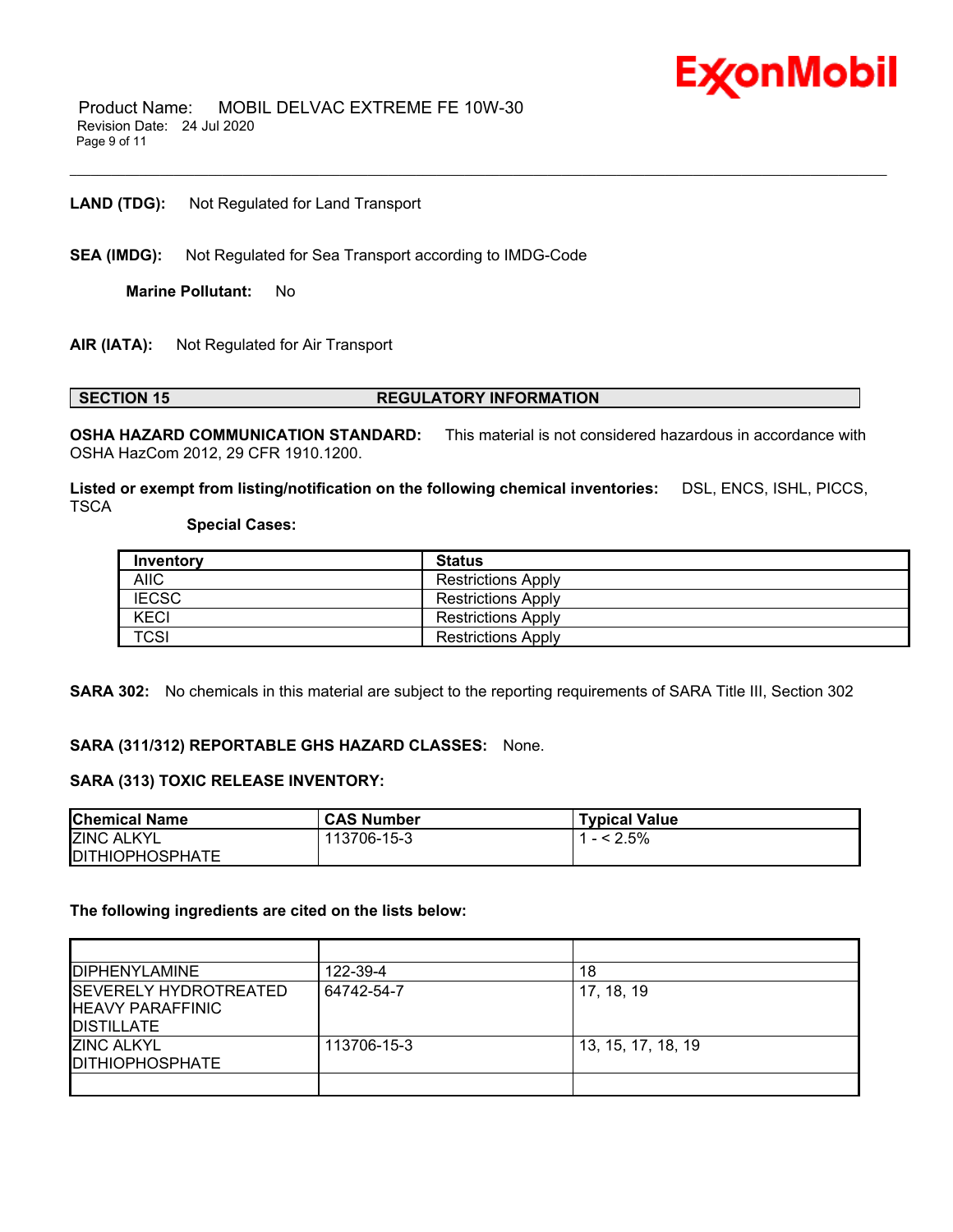

 Product Name: MOBIL DELVAC EXTREME FE 10W-30 Revision Date: 24 Jul 2020 Page 10 of 11

|               |                | --REGULATORY LISTS SEARCHED-- |             |
|---------------|----------------|-------------------------------|-------------|
| 1 = ACGIH ALL | $6 = TSCA 5a2$ | $11 = CA$ P65 REPRO           | 16 = MN RTK |

| $1 - F \cup G \cup H$ | $U = I U U T U U L$ | $11 - 0$ m vulturuv |               |
|-----------------------|---------------------|---------------------|---------------|
| $2 = ACGIH A1$        | 7 = TSCA 5e         | $12$ = CA RTK       | $17 = NJ RTK$ |
| $3 = ACGH A2$         | $8 = TSCA6$         | $13 = IL$ RTK       | 18 = PA RTK   |
| $4 = OSHA Z$          | $9 = TSCA 12b$      | $14 = LA RTK$       | $19 = RIRTK$  |
| $5 = TSCA4$           | $10$ = CA P65 CARC  | $15 = M1 293$       |               |
|                       |                     |                     |               |

Code key: CARC=Carcinogen; REPRO=Reproductive

| <b>SECTION 16</b> | <b>OTHER INFORMATION</b> |
|-------------------|--------------------------|
|                   |                          |

\_\_\_\_\_\_\_\_\_\_\_\_\_\_\_\_\_\_\_\_\_\_\_\_\_\_\_\_\_\_\_\_\_\_\_\_\_\_\_\_\_\_\_\_\_\_\_\_\_\_\_\_\_\_\_\_\_\_\_\_\_\_\_\_\_\_\_\_\_\_\_\_\_\_\_\_\_\_\_\_\_\_\_\_\_\_\_\_\_\_\_\_\_\_\_\_\_\_\_\_\_\_\_\_\_\_\_\_\_\_\_\_\_\_\_\_\_\_

 $N/D$  = Not determined,  $N/A$  = Not applicable

### **KEY TO THE H-CODES CONTAINED IN SECTION 3 OF THIS DOCUMENT (for information only):**

H303: May be harmful if swallowed; Acute Tox Oral, Cat 5

H304: May be fatal if swallowed and enters airways; Aspiration, Cat 1

H315: Causes skin irritation; Skin Corr/Irritation, Cat 2

H317: May cause allergic skin reaction; Skin Sensitization, Cat 1

H318: Causes serious eye damage; Serious Eye Damage/Irr, Cat 1

H373: May cause damage to organs through prolonged or repeated exposure; Target Organ, Repeated, Cat 2

H401: Toxic to aquatic life; Acute Env Tox, Cat 2

H411: Toxic to aquatic life with long lasting effects; Chronic Env Tox, Cat 2

H413: May cause long lasting harmful effects to aquatic life; Chronic Env Tox, Cat 4

## **THIS SAFETY DATA SHEET CONTAINS THE FOLLOWING REVISIONS:**

Composition: Component Table information was modified.

Section 01: Company Mailing Address information was modified.

Section 08: Exposure Limits Table information was added.

Section 09: Flash Point C(F) information was modified.

Section 11: Other Health Effects information was modified.

Section 12: information was modified.

Section 15: List Citations Table information was modified.

Section 15: National Chemical Inventory Listing information was modified.

Section 15: SARA (311/312) REPORTABLE GHS HAZARD CLASSES information was added.

Section 15: SARA (311/312) REPORTABLE HAZARD CATEGORIES information was deleted.

Section 15: Special Cases Table information was modified.

Section 16: HCode Key information was modified.

----------------------------------------------------------------------------------------------------------------------------------------------------- The information and recommendations contained herein are, to the best of ExxonMobil's knowledge and belief, accurate and reliable as of the date issued. You can contact ExxonMobil to insure that this document is the most current available from ExxonMobil. The information and recommendations are offered for the user's consideration and examination. It is the user's responsibility to satisfy itself that the product is suitable for the intended use. If buyer repackages this product, it is the user's responsibility to insure proper health, safety and other necessary information is included with and/or on the container. Appropriate warnings and safe-handling procedures should be provided to handlers and users. Alteration of this document is strictly prohibited. Except to the extent required by law, republication or retransmission of this document, in whole or in part, is not permitted. The term, "ExxonMobil" is used for convenience, and may include any one or more of ExxonMobil Chemical Company, Exxon Mobil Corporation, or any affiliates in which they directly or indirectly hold any interest.